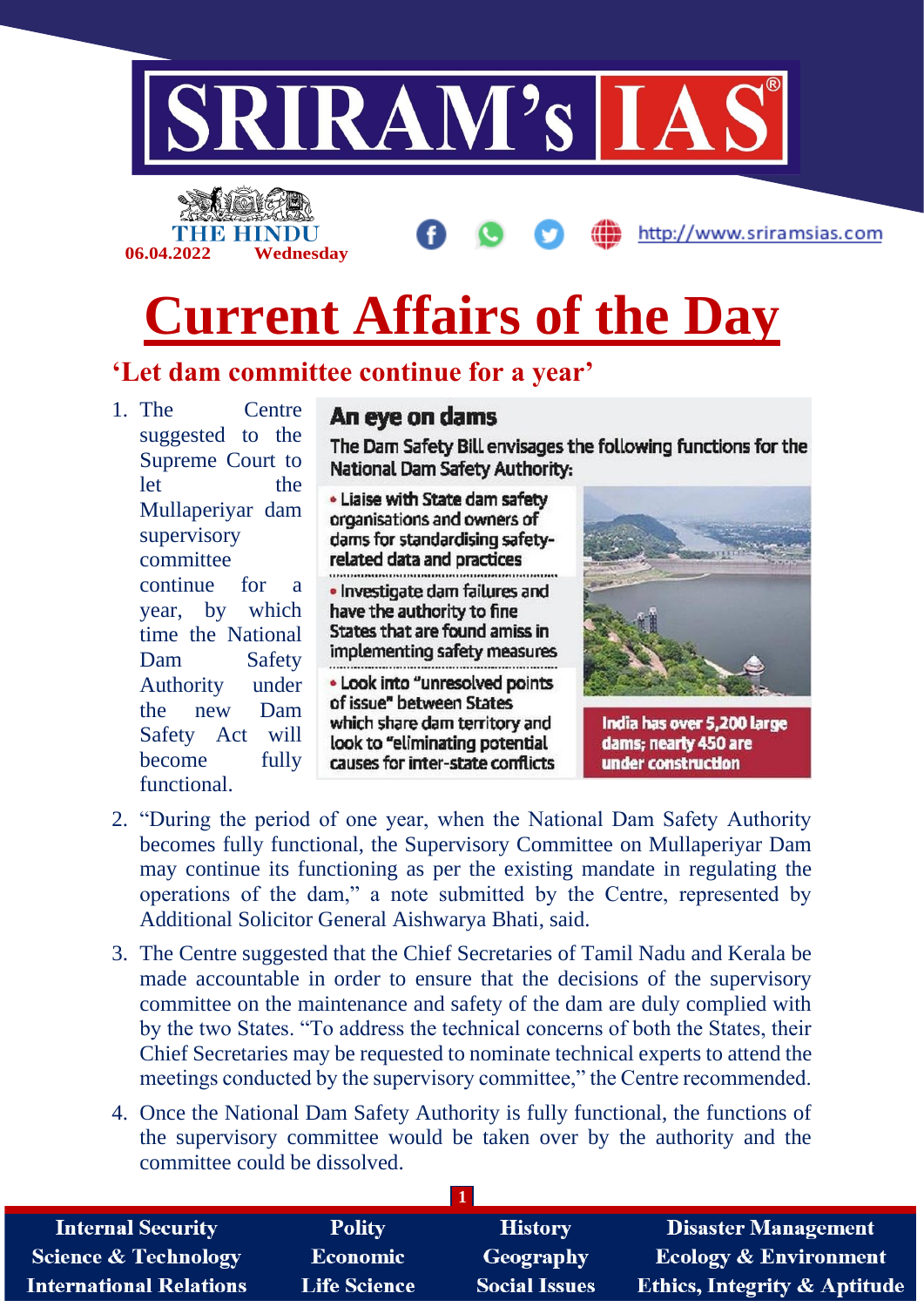

## **The recombinant variants of SARS-CoV-2**

#### **How are variants created?**

1. SARS-CoV-2, the virus that causes COVID-19, is an RNA virus that evolves by accumulating genetic errors in its genome. These errors are produced when the virus infects



a person and makes copies of itself inside the host's cells.

2. The PANGO network, an open global consortium of researchers from across the world, provides a system for naming different lineages of SARS-CoV-2. These variants or lineages are widely followed by epidemiologists for tracking the evolution of SARS-CoV-2.

| <b>Internal Security</b>        | <b>Polity</b>       | <b>History</b>       | <b>Disaster Management</b>              |  |
|---------------------------------|---------------------|----------------------|-----------------------------------------|--|
| <b>Science &amp; Technology</b> | <b>Economic</b>     | Geography            | <b>Ecology &amp; Environment</b>        |  |
| <b>International Relations</b>  | <b>Life Science</b> | <b>Social Issues</b> | <b>Ethics, Integrity &amp; Aptitude</b> |  |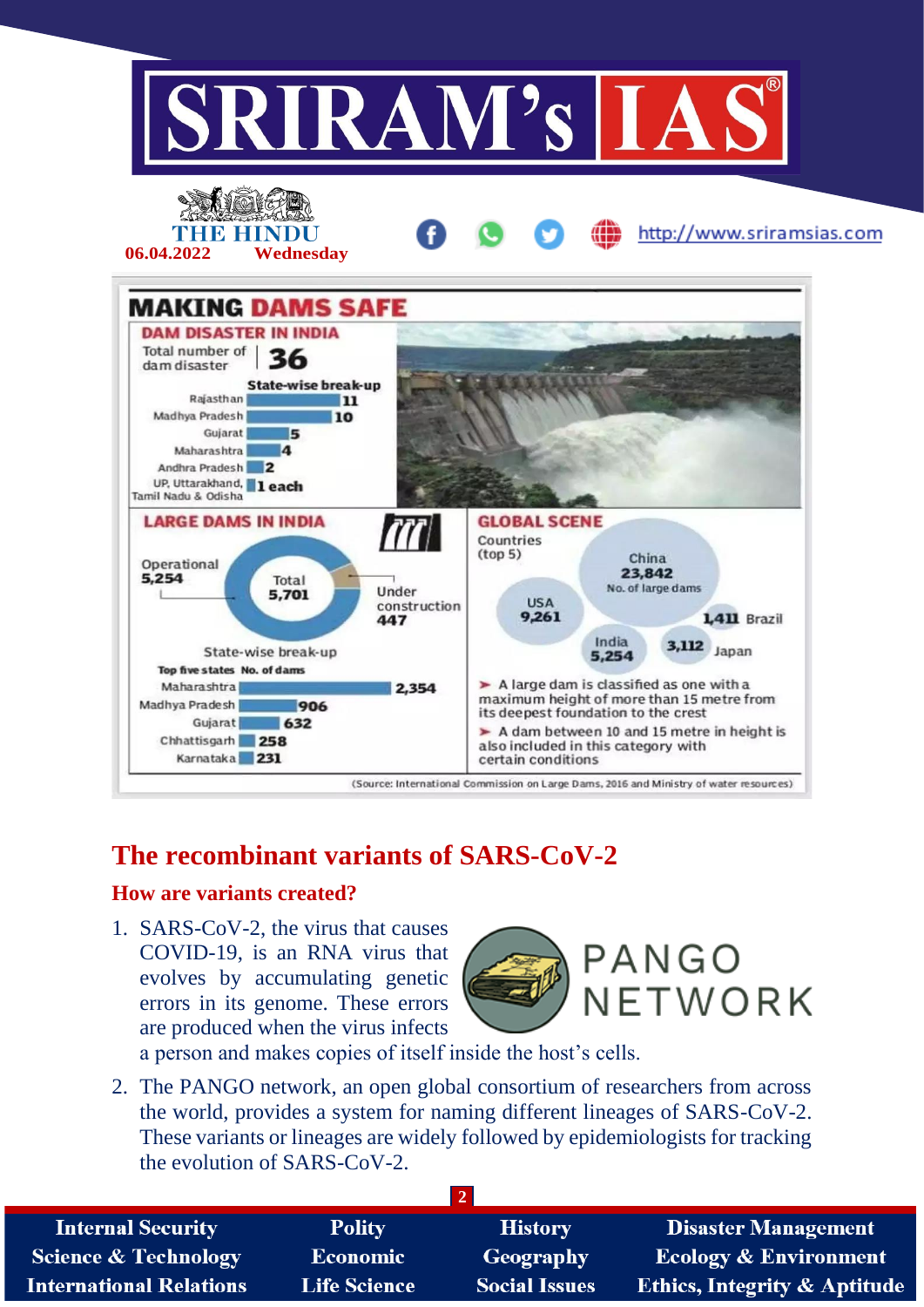



**06.04.2022 Wednesday**

- 1. Apart from mutation, another process through which a virus increases its genetic diversity is recombination.
- 2. Recombination occurs when two different lineages of the virus co-infect the same cell in the host and exchange fragments of their individual genomes which generates a descendent variant having mutations that occurred in both the original lineages of the virus.
- 3. There is little evidence to suggest that recombinant lineages have a varied clinical outcome compared to the currently dominant Omicron variant.
- 4. The World Health Organization (WHO) has flagged the emergence of a new variant of the SARS-CoV-2 virus — the XE recombinant.

### **Pango network:**

- 1. The Pango dynamic nomenclature is a system for identifying SARS-CoV-2 genetic lineages of epidemiological relevance. It was first proposed in early April 2020 and a scientific paper describing the system was published in July 2020.
- 2. The Pango nomenclature is being used by researchers and public health agencies worldwide to track the transmission and spread of SARS-CoV-2, including variants of concern. You may have come across Pango lineage names such as B.1.1.7 and P.1 in the news.
- 3. Researchers at the Universities of Oxford and Edinburgh had formalised the Pango Network, an international team of experts to oversee the identification and naming of different lineages of the SARS-CoV-2 virus.
- 4. The Pango Network is a resource for scientists, public health specialists, journalists, and other stakeholders worldwide who need to communicate clearly about the different genetic types and variants of SARS-CoV-2.

#### **Process and significance:**

1. The lineages and their names are decided by a small team in two committees, made up of experts from around the world who analyse virus genomic information and make a judgement about whether a new lineage is warranted.

| <b>Internal Security</b>        | <b>Polity</b>       | <b>History</b>       | <b>Disaster Management</b>              |  |
|---------------------------------|---------------------|----------------------|-----------------------------------------|--|
| <b>Science &amp; Technology</b> | <b>Economic</b>     | Geography            | <b>Ecology &amp; Environment</b>        |  |
| <b>International Relations</b>  | <b>Life Science</b> | <b>Social Issues</b> | <b>Ethics, Integrity &amp; Aptitude</b> |  |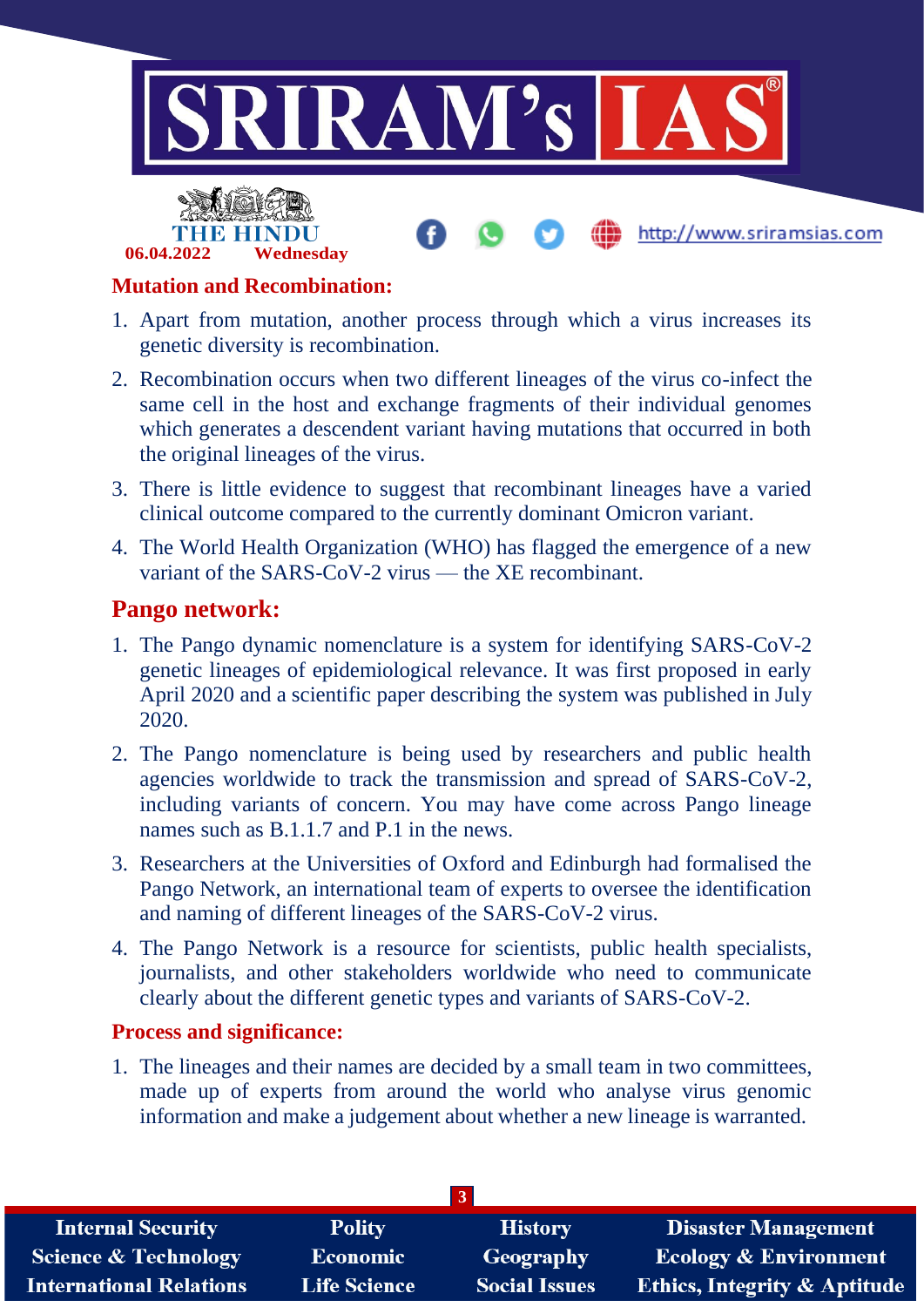

- 2. Pango was inspired by the influenza virus naming system which is an established system that informs vaccination plans and public health decisions. The Pango nomenclature limits lineage names to a maximum of four levels of ancestry, to ensure lineage names don't get too long.
- 3. Most scientists studying the pandemic believe that we will not be able to completely eliminate COVID-19 and that vaccines will be key to the longterm management of the virus.
- 4. The Pango nomenclature has been created with this future in mind and provides a consistent system for tracking various SARS-CoV-2 outbreaks across the world.
- 5. By using Pango to categorise different lineages, professionals can better understand virus transmission and spread and make informed decisions about public health responses.

## **The Indian Antarctic Bill and its various provisions**

- 1. The Indian Antarctic Bill, 2022 introduced in the Lok Sabha envisages regulating visits and activities to the Antarctic. It also prescribes penal provisions for certain serious violations.
- 2. India has now established two standing research stations in Antarctica, Bharati and Maitri. The major thrust areas of the Indian Antarctic Programme are climate processes and links to climate change, environmental processes and conservation and polar technology.

#### **What does the Antarctic Bill envisage?**

- 1. The Bill envisages regulating visits and activities to Antarctica as well as potential disputes that may arise among those present on the continent.
- 2. It also prescribes penal provisions for certain serious violations. If the Bill were to become law, private tours and expeditions to Antarctica would be prohibited without a permit or the written authorisation by a member country.
- 3. A member country is one of the 54 signatories of the Antarctic Treaty signed in 1959 — India joined the Treaty System in 1983.

| <b>Internal Security</b>        | <b>Polity</b>       | <b>History</b>       | <b>Disaster Management</b>              |  |
|---------------------------------|---------------------|----------------------|-----------------------------------------|--|
| <b>Science &amp; Technology</b> | Economic            | Geography            | <b>Ecology &amp; Environment</b>        |  |
| <b>International Relations</b>  | <b>Life Science</b> | <b>Social Issues</b> | <b>Ethics, Integrity &amp; Aptitude</b> |  |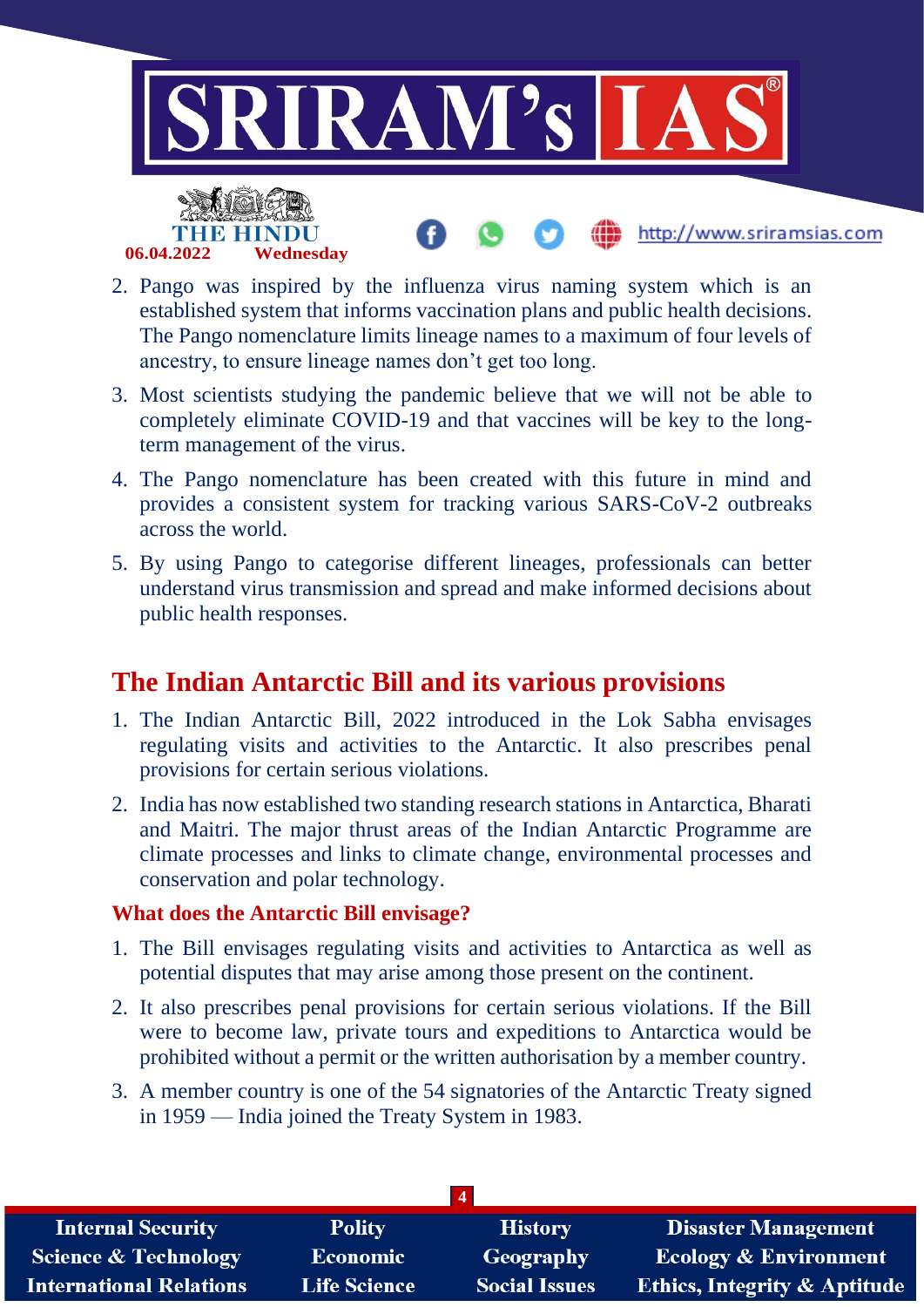

http://www.sriramsias.com



- 4. The Bill also lays out a structure for government officials to inspect a vessel and conduct checks of research facilities.
- 5. The draft also directs the creation of a fund called the Antarctic fund that will be used for protecting the Antarctic environment.
- 6. The Bill extends the jurisdiction of Indian courts to Antarctica and lays out penal provisions for crimes on the continent by Indian citizens, foreign citizens who are a part of Indian expeditions or are in the precincts of Indian research stations.
- 7. The Bill also establishes a 'Committee on Antarctic Governance and Environmental Protection.'
- 8. The Bill prohibits mining, dredging and activities that threaten the pristine conditions of the continent. It bans any person, vessel or aircraft from disposing of waste in Antarctica and bars the testing of nuclear devices.

#### **Why was this Bill necessary?**

- 1. India had been a signatory to the Antarctic Treaty since 1983, which obliged it to specify a set of laws governing portions of the continent where it had its research bases.
- 2. India is also a signatory to treaties such as the Convention on the Conservation of Antarctic Marine Living Resources and the Protocol on the Environmental Protection to the Antarctic Treaty — both of which enjoin India to help preserve the pristine nature of the continent.
- 3. In the future, the private ship and aviation industry will also start operations and promote tourism and fishing in Antarctica, which needs to be regulated.

#### **What is the history of the Antarctic Treaty?**

- 1. The Antarctic Treaty came into force in 1961 after ratification by the 12 countries then active in Antarctic science.
- 2. The Treaty covers the area south of 60°S latitude. Its key objectives are to demilitarise Antarctica, to establish it as a zone free of nuclear tests and the disposal of radioactive waste, and to ensure that it is used for peaceful purposes only; to promote international scientific cooperation in Antarctica and to set aside disputes over territorial sovereignty.

| <b>Internal Security</b>       | <b>Polity</b>       | <b>History</b>       | <b>Disaster Management</b>              |  |
|--------------------------------|---------------------|----------------------|-----------------------------------------|--|
| Science & Technology           | <b>Economic</b>     | <b>Geography</b>     | <b>Ecology &amp; Environment</b>        |  |
| <b>International Relations</b> | <b>Life Science</b> | <b>Social Issues</b> | <b>Ethics, Integrity &amp; Aptitude</b> |  |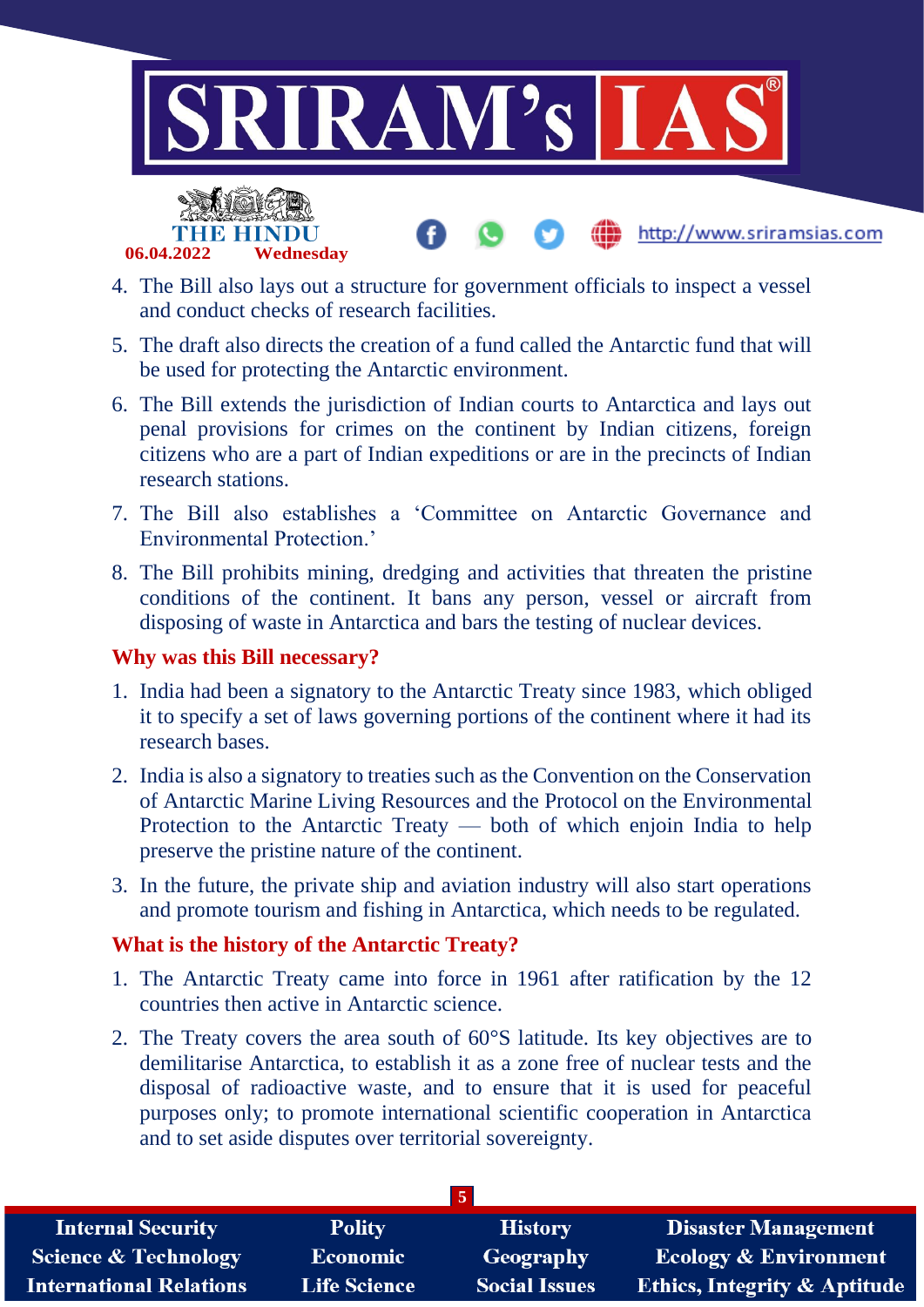

3. India is a signatory to the Antarctic Treaty which came into force in June 1961. Of the 54 signatory countries, 29 have 'consultative' status that gives them voting rights. The Treaty parties meet each year at the Antarctic Treaty Consultative Meeting.

## **SC to soon take up the case against the poll bonds scheme**

Chief Justice of India N.V. Ramana told advocate Prashant Bhushan that the court had wanted to take up a long-pending challenge against the government's electoral bonds scheme.

#### **Unlimited donations**

The electoral bonds scheme and amendments in the Finance Act of 2017 allow for "unlimited donations from individuals and foreign companies to political parties without any record of the sources of funding".

#### **'Transparency in funds'**

- 1. The government has, however, justified the scheme, saying it will promote transparency in funding and donation received by political parties. It had defended the scheme as a measure to eradicate black money in political funding.
- 2. "They [bonds] can be encashed by an eligible political party only through their bank accounts with the authorised bank.
- 3. The bonds do not have the name of the donor or the receiving political party, and only carry a unique hidden alphanumeric serial number as an in-built security feature," the government's 21-page affidavit had said.
- 4. The government had described the scheme as an "electoral reform" in a country moving towards a "cashless-digital economy".

#### **'Anonymity legalised'**

- 1. However, the Election Commission of India filed an affidavit in 2019, saying the government's scheme for political funding has legalised anonymity.
- 2. Electoral bonds protect the identity of political donors and parties receiving contributions.

| <b>Internal Security</b>        | <b>Polity</b>       | <b>History</b>       | <b>Disaster Management</b>              |
|---------------------------------|---------------------|----------------------|-----------------------------------------|
| <b>Science &amp; Technology</b> | <b>Economic</b>     | <b>Geography</b>     | <b>Ecology &amp; Environment</b>        |
| <b>International Relations</b>  | <b>Life Science</b> | <b>Social Issues</b> | <b>Ethics, Integrity &amp; Aptitude</b> |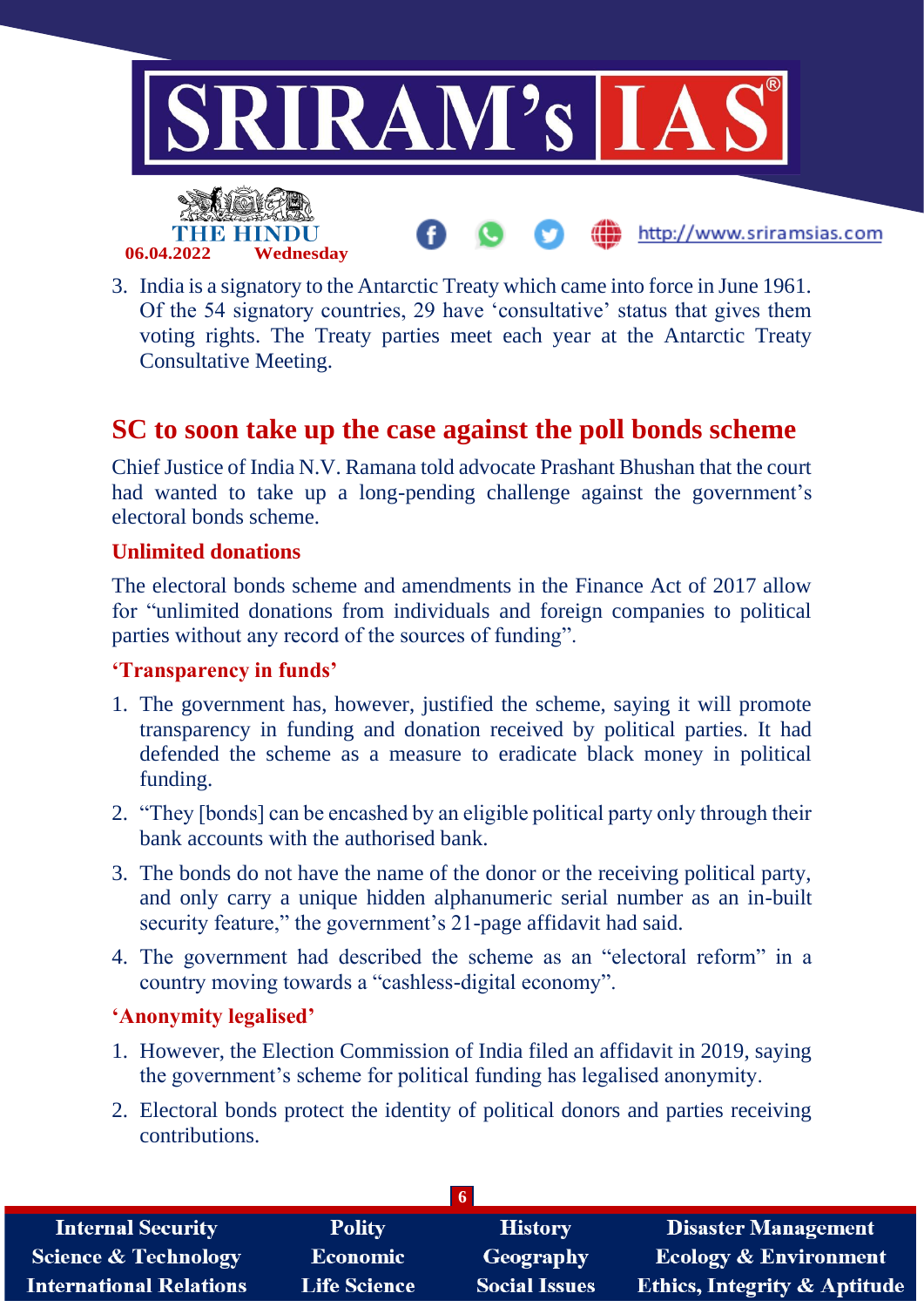

3. Donors who contribute less than  $\bar{\chi}$ 20,000 to political parties through the purchase of electoral bonds need not provide their identity details, such as Permanent Account Number (PAN).

## **Plea against gender bias in Succession Act**

- 1. The Supreme Court asked the Centre to respond to a petition challenging provisions in the Hindu Succession Act as gender discriminatory.
- 2. The petition said Sections 15 and 16 of the Act, which deals with the inheritance of self-acquired and inherited properties of Hindu women, "unveils deeply rooted patriarchal ideology".
- 3. The petition draws attention to Section 15 of the 1956 Act which actually mandates how the husband's heirs have the first right over the self-acquired property of a woman who dies intestate. That is, the husband's family comes first in the line of inheritance.

## **'BrahMos sale to the Philippines a bilateral deal'**

- 1. While the BrahMos supersonic cruise missile was a joint development between India and Russia, the sale of the systems to the Philippines was a transaction between the two countries, and India would be able to move ahead on a "bilateral basis", India said, amid the global developments following the Russian war in Ukraine.
- 2. This is a frontline system in the Indian defence forces and the fact that we are willing to share was appreciated by the Philippines. There



is definitely in terms of the Philippines ' self-defence national security requirements, a clear requirement on the part of their armed force for this capability.

**7**

**Internal Security Science & Technology International Relations** 

**Polity Economic Life Science** 

**History** Geography **Social Issues** 

**Disaster Management Ecology & Environment** Ethics, Integrity & Aptitude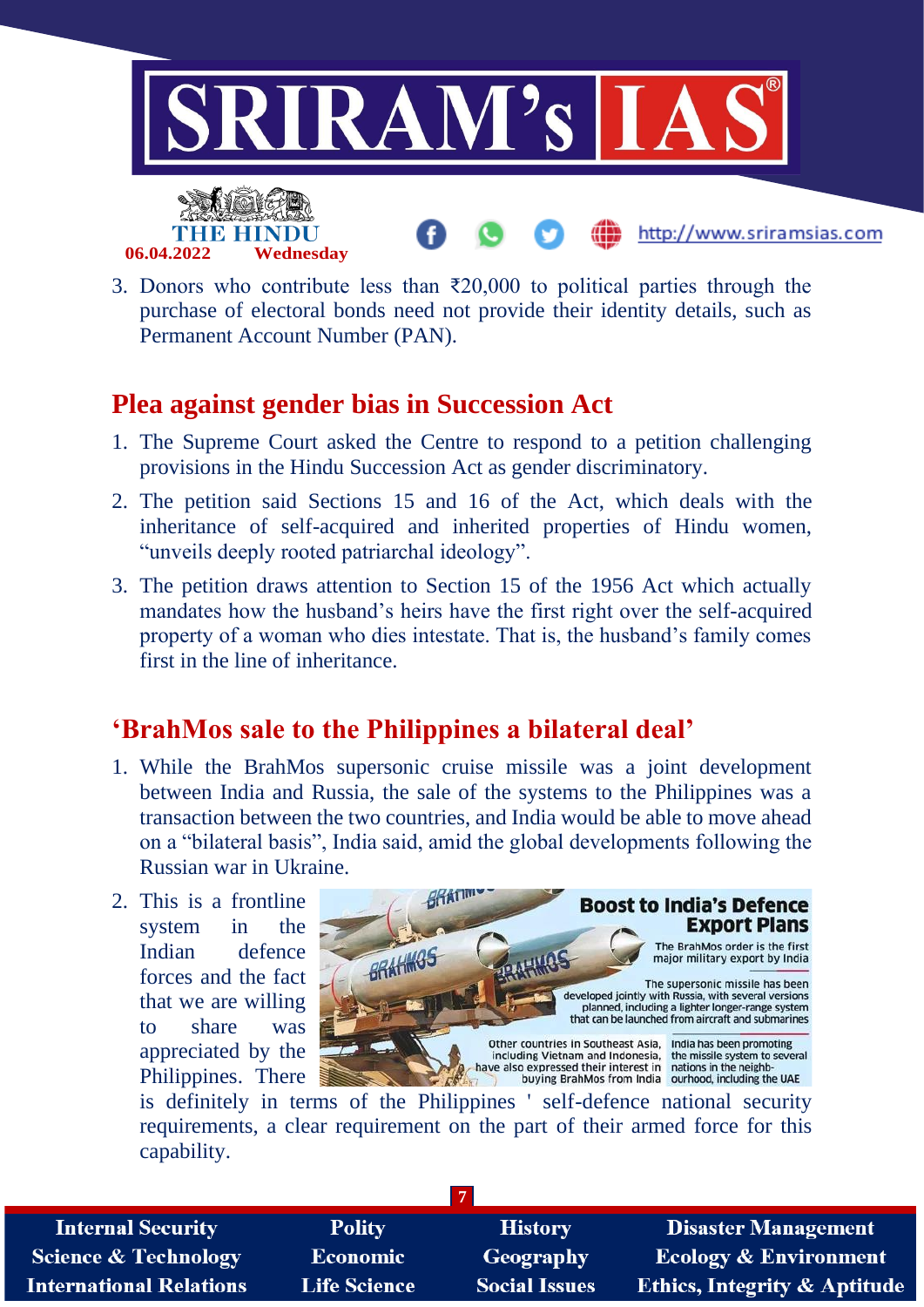

3. To a question, if China may have an issue with the sale, the envoy referred to a Philippines statement that it saw it as a self-defence platform and so he did not see "how this can be a concern in other capitals."

# **'Rural India will create 1.2 cr. jobs in the dairy sector'**

- 1. Rural India will create 1.2 crore new jobs in dairy-related activities in 10 years and these jobs would mean livelihood and food security for a large segment of the population in the country, said Amul MD.
- 2. The sector has the potential to generate a large number of new jobs, entrepreneurial opportunities, and sustainable incomes for families and therefore ensure food security.
- 3. The country's dairy sector would do well for the next 50 years, especially when many neighbouring countries were facing milk shortages.
- 4. Software firm SAP and Amul announced a joint community outreach, focused on knowledge transfer and technology capacity building that would transform the lives of 1.5 million people in Gujarat.
- 5. More than one lakh children, adolescents and women will be helped with digital literacy and skilling through computer labs in schools.

# **Consider having NGT benches in every state, SC tells Centre**

- 1. Why cannot the National Green Tribunal (NGT) have its benches in every state to enable citizens to raise important issues of the environment without having to travel hundreds of kilometres to approach one of the five existing benches, the Supreme Court asked the Union government.
- 2. The SC emphasised that the principle of access to justice coupled with the idea of protecting the environment should guide the Centre in considering more zonal benches.
- 3. It will be very helpful for the litigants and would also lighten the burden of the existing benches. Most importantly, this will bring this important forum to the doorstep of the citizens.

| 8                               |                     |                      |                                         |  |
|---------------------------------|---------------------|----------------------|-----------------------------------------|--|
| <b>Internal Security</b>        | <b>Polity</b>       | <b>History</b>       | <b>Disaster Management</b>              |  |
| <b>Science &amp; Technology</b> | <b>Economic</b>     | Geography            | <b>Ecology &amp; Environment</b>        |  |
| <b>International Relations</b>  | <b>Life Science</b> | <b>Social Issues</b> | <b>Ethics, Integrity &amp; Aptitude</b> |  |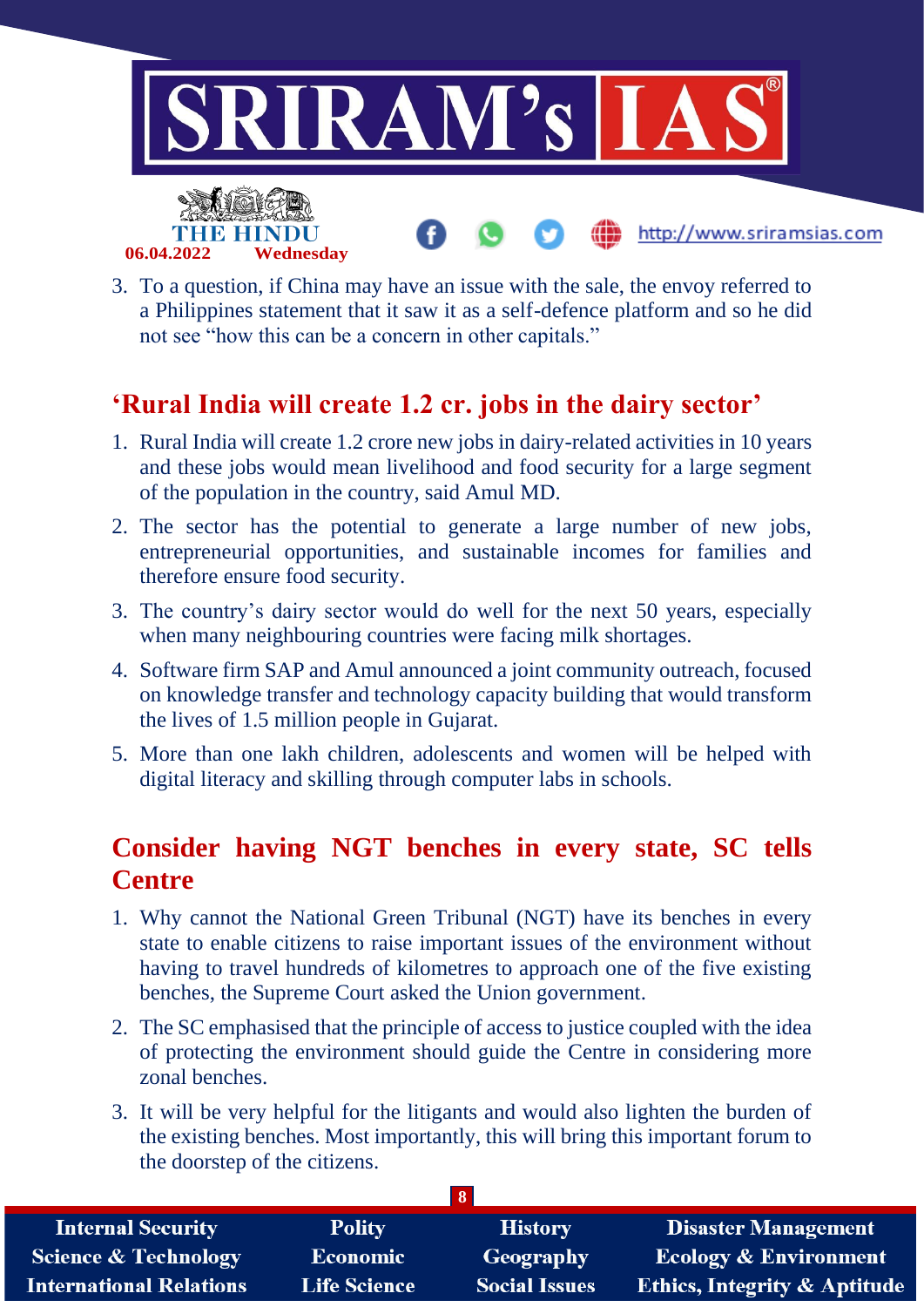

4. The bench was hearing a petition challenging various provisions of the NGT Act, which gave unbridled power to the Centre in matters of the establishment of the tribunal and fixing the Supreme Court as the only appellate forum for contesting appeals arising out of the NGT orders.

## **AUKUS to deepen cooperation on hypersonic missile**

## **Hypersonic weapons**

Considered the next generation of arms with conventional or nuclear warheads that are hard to detect and can travel more than five times the speed of sound



1. In a step that enhances their security commitments and visibility in the Indo-Pacific, with a clear eye on the challenge posed by China's military assertiveness and technological advances, leaders of Australia, the United

| <b>Internal Security</b>        | <b>Polity</b>       | <b>History</b>       | <b>Disaster Management</b>              |
|---------------------------------|---------------------|----------------------|-----------------------------------------|
| <b>Science &amp; Technology</b> | Economic            | Geography            | <b>Ecology &amp; Environment</b>        |
| <b>International Relations</b>  | <b>Life Science</b> | <b>Social Issues</b> | <b>Ethics, Integrity &amp; Aptitude</b> |